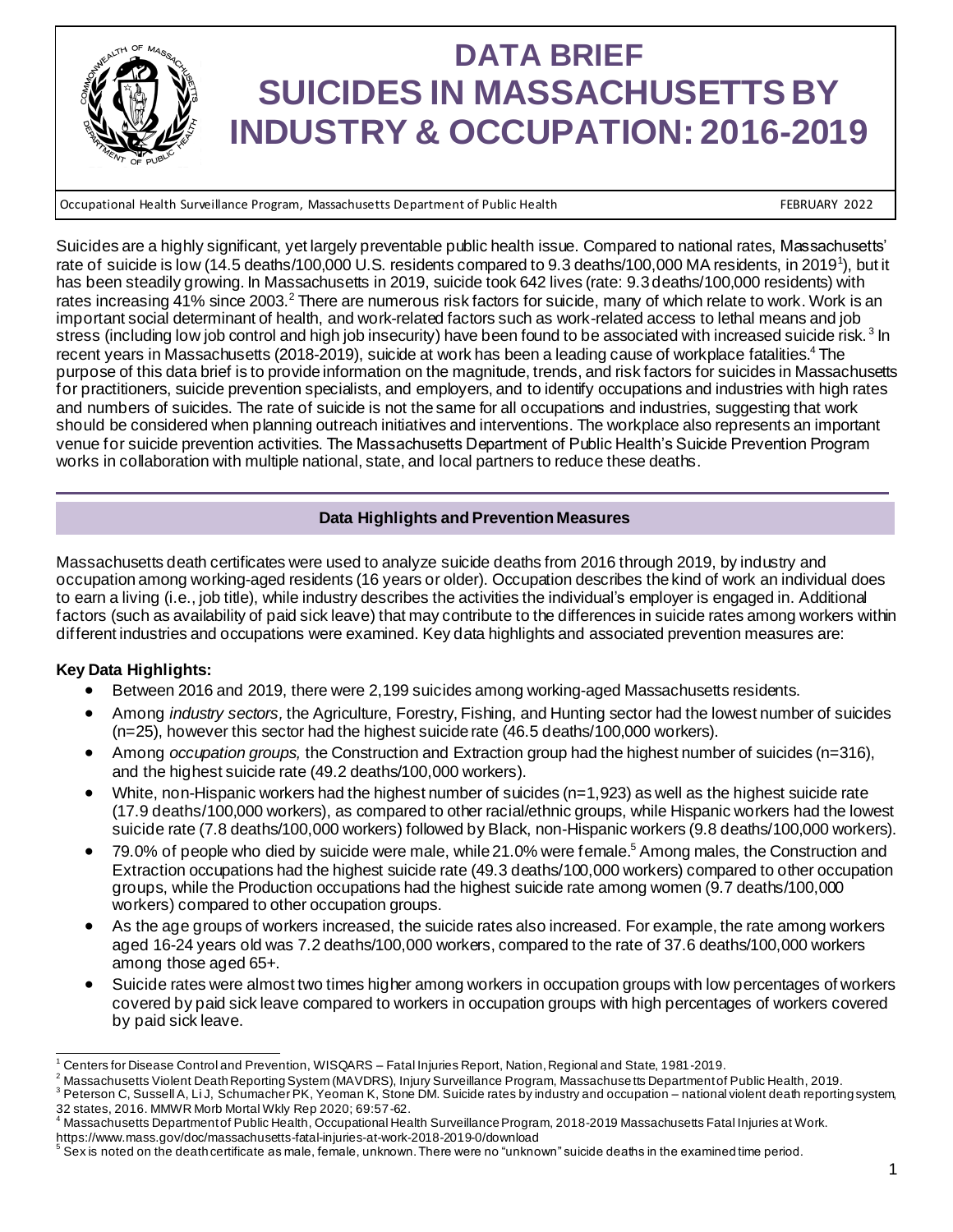# **Workplace Strategies to Prevent Suicide:**

The workplace is an important venue for health and safety, which includes concerns related to mental health and suicide prevention. As this data brief demonstrates, certain industry and occupation groups have higher rates of suicide. Employers, unions, worker groups, practitioners, and suicide prevention specialists can all play an important role in suicide prevention:

- Create a work environment that fosters communication, cultivates connectedness, and promotes asking for help.
- Increase access and refer employees to mental health and behavioral health services.
- Offer introductory level training in suicide prevention at workplaces for employers and employees to recognize the signs of suicide and instill confidence in talking about suicide.
- Develop suicide prevention campaigns and educational materials for high-risk occupations and industries that raise awareness of the signs of suicide, encourage creating a protective environment at the workplace, and promote help-seeking behaviors.

## **Massachusetts Suicide Prevention Program (SPP):**

- The CDC's five-yea[r Comprehensive Suicide Prevention Grant](https://www.cdc.gov/suicide/programs/csp/index.html) was awarded in September 2020. Massachusetts is one of eleven states and universities to receive this five-year funding. The SPP's goal within this grant, as required by the CDC, is to reduce the number of suicidal incidents and deaths among populations within the state whose suicide rate is above the state's overall rate, which was 10/100,000 in 2018. For Massachusetts, this includes working-aged males, Hispanic/Latinx, veterans/military, and specific occupations. To this end, SPP is working closely with DPH's Occupational Health Surveillance Program to create a cross-analysis to identify the occupations and industries with the highest suicide death rates in Massachusetts. Identifying gaps in healthcare and behavioral healthcare systems is also a priority towards the final goal of reducing suicide deaths, suicide attempts, and ideation.
- The SPP offers trainings to help behavioral health professionals better identify someone who is suicidal and help with their suicidality. Trainings have been offered for over 15+ years and are updated as new evidenced-based practices are identified. The SPP provides education and screening trainings for health professionals who want to learn how to identify at-risk individuals in their practices. Additionally, instructional trainings such as Safety Planning Interventions that teach professionals how to create a safety plan with an individual who is in a suicidal crisis are also available. With the onset of COVID-19 and in-person trainings not being possible, SPP has continued to offer all trainings virtually. The SPP keeps a robust training calendar which offers courses throughout the year at a nominal fee to ensure availability to anyone looking to learn more about suicide prevention. For more information on trainings offered, please view the **[MDPH Suicide Prevention Training Calendar](https://www.cvent.com/c/calendar/0b6613d1-e5ee-46f5-9823-560c6f110967)**.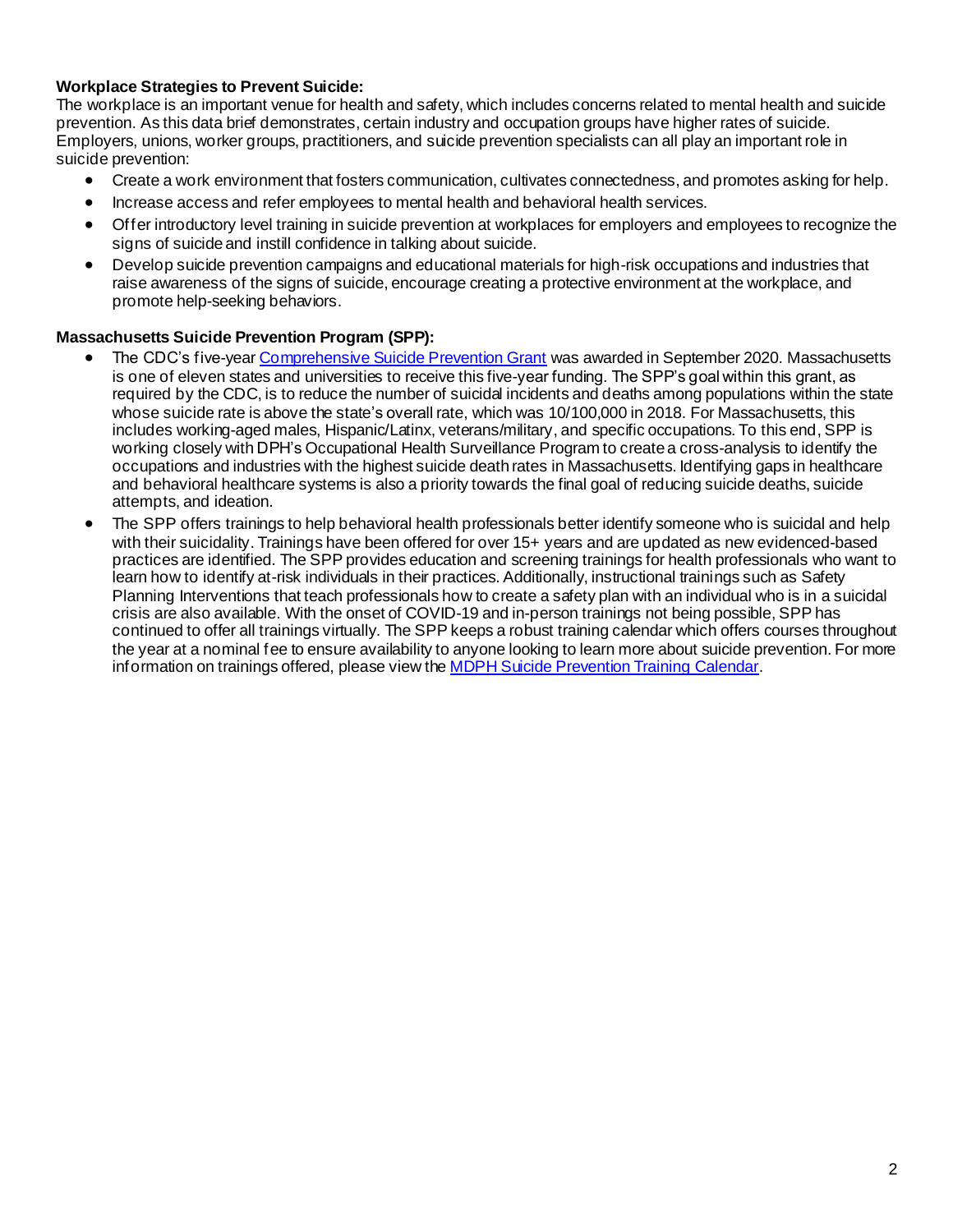#### **Suicide Rates by Industry and Occupation**





\*This category excluded 11 suicides among those working in the military or military specific industries due to lack of denominator information and 33 suicides because the death certificates did not contain enough information to code industries. Numerator source: MA Violent Death Reporting System, MA Department of Public Health, 2016-2019 Denominator source: American Community Survey, 2016-2019

- The average suicide rate for all Massachusetts workers across all industry sectors was 14.9 deaths per 100,000 workers.
- The Agriculture, Forestry, Fishing, and Hunting industry sector had the highest rate of suicides (46.5 deaths/100,000 workers) but had the lowest number of suicides (n=25).
- The Construction industry sector had the second highest rate of suicides (42.3 deaths/100,000 workers) and the highest number of suicides (n=358).
- The following industry sector had a suicide rate statistically significantly higher than the average rate for all workers:
	- o Construction (42.3 deaths/100,000 workers)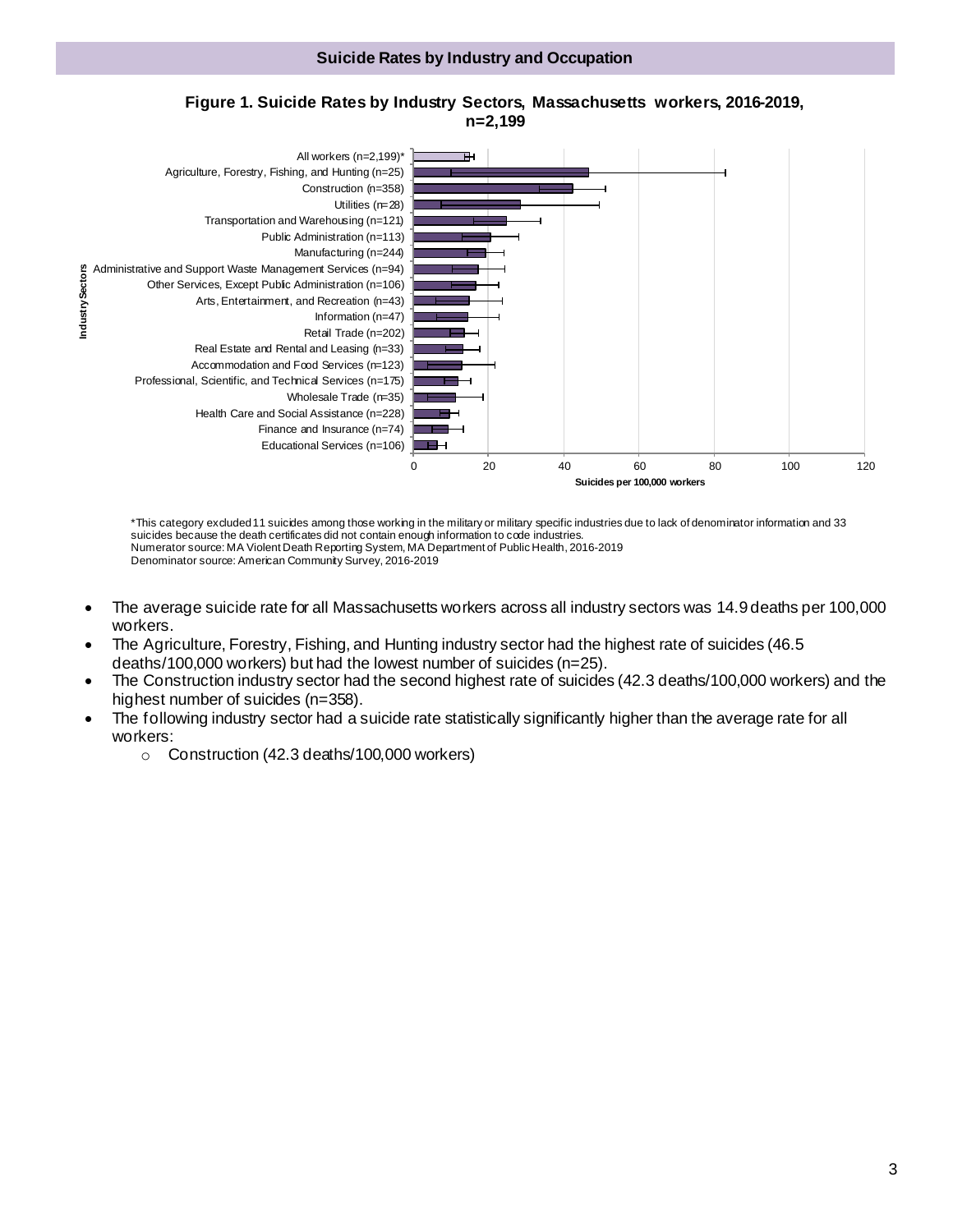## **Figure 2. Suicide Rates by Occupation Groups, Massachusetts workers, 2016-2019, n=2,199\***



\*This category excluded 12 suicides among those working in the military or military specific occupations due to lack of denominator information and 13 suicides because the death certificates did not contain enough information to code occupation. Numerator source: MA Violent Death Reporting System, MA Department of Public Health, 2016-2019 Denominator source: American Community Survey, 2016-2019

- The average suicide rate for all Massachusetts workers across all occupation groups was 15.0 deaths per 100,000 workers.
- The Construction and Extraction occupations had the highest rate of suicides (49.2 deaths/100,000 workers) and the highest number of suicides (n=316).
- The following occupation groups had suicide rates statistically significantly higher than the average rate for all workers:
	- o Construction and Extraction (49.2 deaths/100,000 workers)
	- o Installation, Maintenance, Repair (37.6)
	- o Production (27.9)

4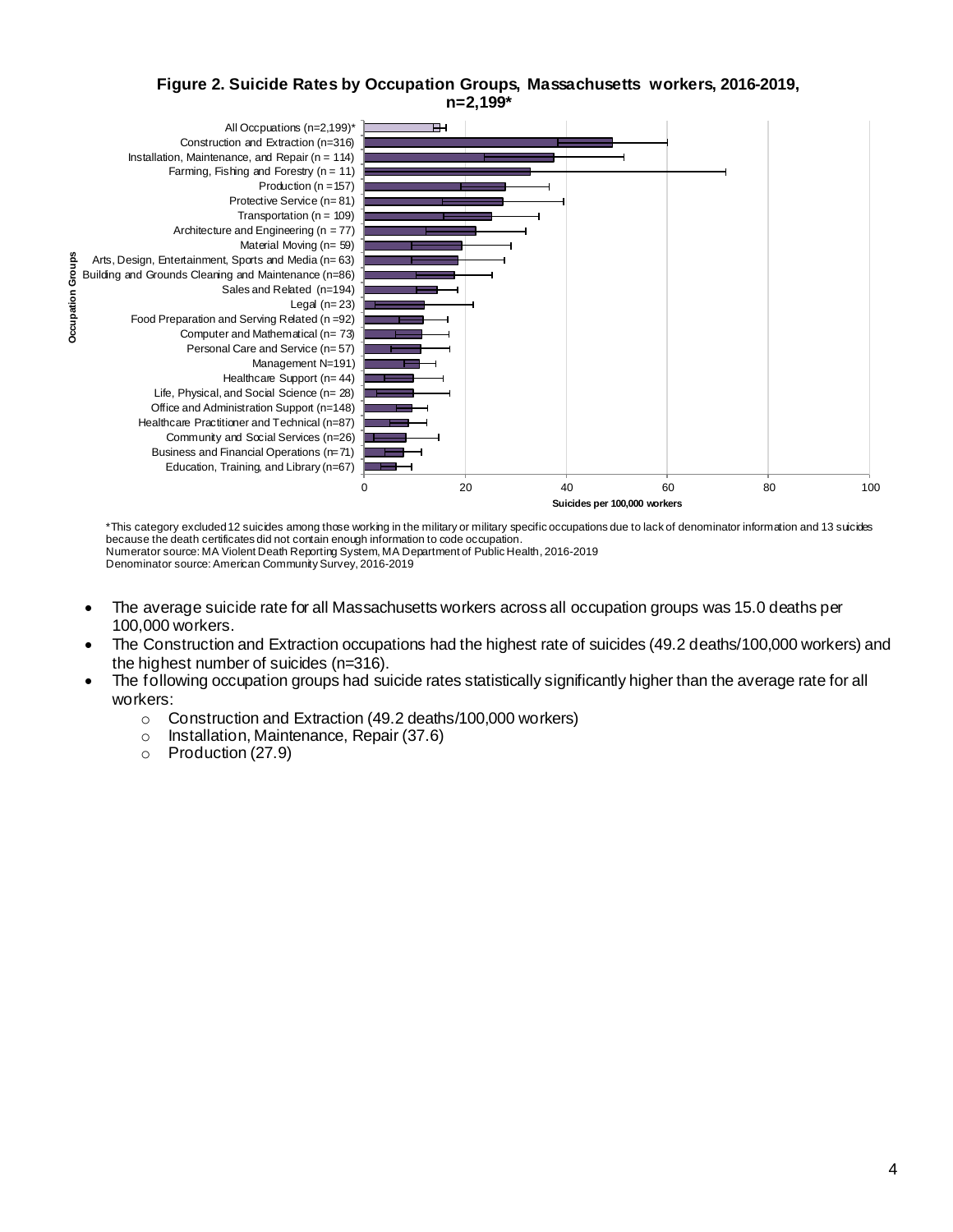



\*This category excluded 12 suicides among those working in the military or military specific occupations due to lack of denominator information \*\*This category excluded 8 suicides among those working in the military or military specific occupations due to lack of denominator information and 11 suicides because the death certificates did not contain enough information to code occupation

\*\*\*This category excluded 3 suicides among those working in the military or military specific occupations due to lack of denominator information †Other racial and ethnic groups are not included here due to a low number of suicides in the examined time period

Numerator source: MA Violent Death Reporting System, MA Department of Public Health, 2016-2019

Denominator source: American Community Survey, 2016-2019

- Compared to the average suicide rate for all Massachusetts workers across all occupation groups and all other racial/ethnic groups, White, non-Hispanics had the highest suicide rate (17.9 deaths/100,000 workers) and the highest number of suicides (n=1,923).
- Hispanic workers had the lowest suicide rate compared all other racial/ethnic groups (9.8 deaths/100,000 workers), followed by Black, non-Hispanic (7.8 deaths/100,000 workers) – both of which are lower than the average suicide rate for all Massachusetts workers.
- Due to the low number of suicides in other racial and ethnic groups in the examined time period, it was not possible to generate detailed findings about the rates of suicides in other groups.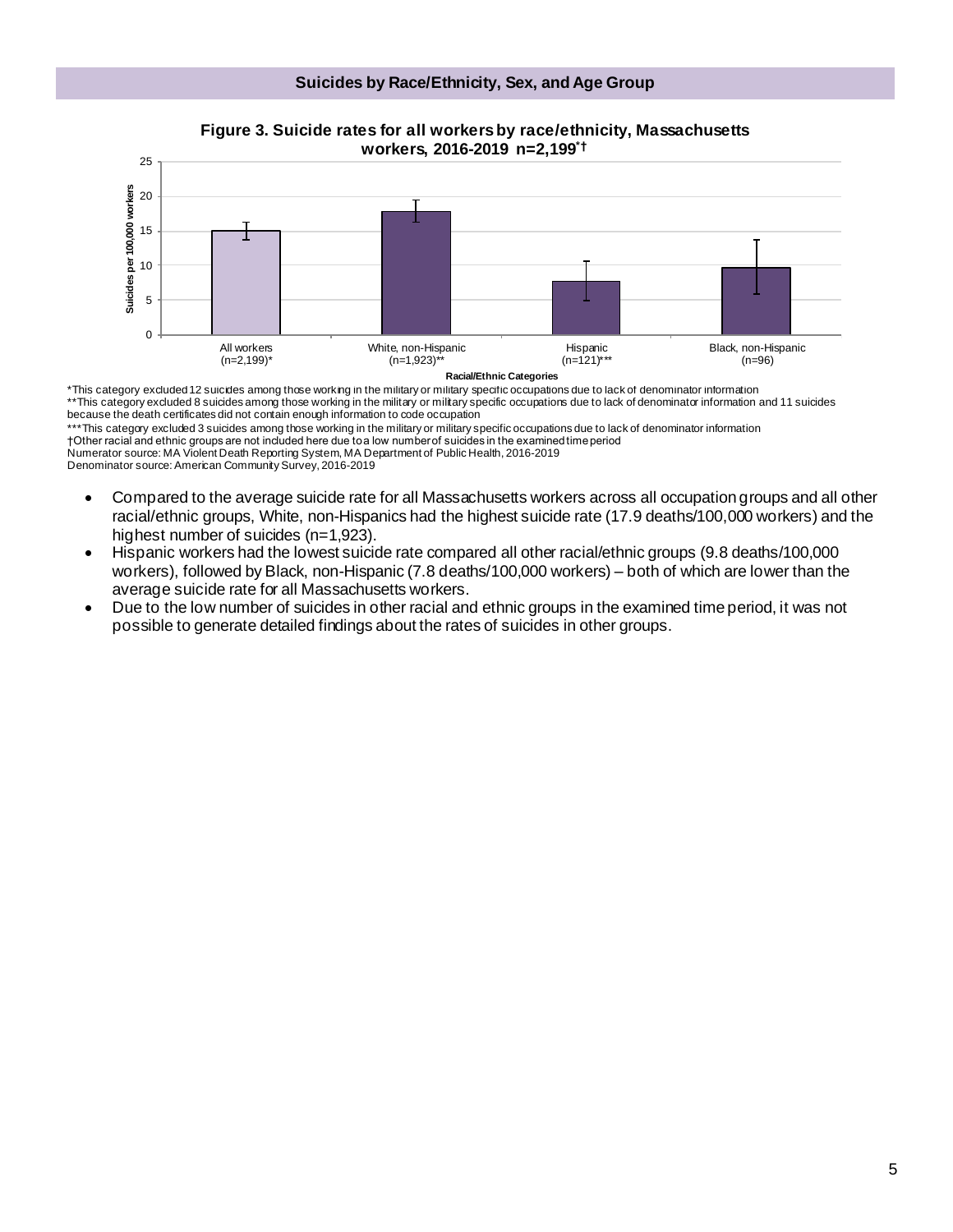| Table 1. Rate, number, and percent of suicides for occupation groups with the five highest rates by sex*,<br>Massachusetts workers, 2016-2019 n=2,199** |                                                            |                 |      |                                                      |                                        |                 |      |
|---------------------------------------------------------------------------------------------------------------------------------------------------------|------------------------------------------------------------|-----------------|------|------------------------------------------------------|----------------------------------------|-----------------|------|
| <b>Males</b>                                                                                                                                            |                                                            |                 |      | <b>Females</b>                                       |                                        |                 |      |
| <b>Occupation Group</b>                                                                                                                                 | Rate of<br>suicides/100,000<br>workers<br>(95% CI)<br>Rate | <b>Suicides</b> |      | <b>Occupation Group</b>                              | Rate of<br>suicides/100,000<br>workers | <b>Suicides</b> |      |
|                                                                                                                                                         |                                                            | N               | $\%$ |                                                      | (95% CI)<br>Rate                       | N               | %    |
| Construction and<br>Extraction                                                                                                                          | 49.3 (38.3, 60.3) <sup>1</sup>                             | 309             | 17.8 | Production                                           | 9.7(0.5, 19.0)                         | 17              | 3.7  |
| Installation,<br>Maintenance, Repair                                                                                                                    | 38.6 (24.4, 52.9) <sup>1</sup>                             | 113             | 6.5  | Arts, Design,<br>Entertainment, Sports,<br>and Media | 9.4(0.5, 18.4)                         | 17              | 3.7  |
| Production                                                                                                                                              | 36.1 $(24.1, 48.1)^1$                                      | 140             | 8.1  | <b>Healthcare Support</b>                            | 9.4(3.3, 15.5)                         | 36              | 7.7  |
| <b>Protective Service</b>                                                                                                                               | 32.5 (18.0, 46.9) <sup>1</sup>                             | 78              | 4.5  | Food Preparation and<br><b>Serving Related</b>       | 8.6(2.9, 14.2)                         | 35              | 7.5  |
| Arts, Design,<br>Entertainment, Sports,<br>and Media                                                                                                    | 29.0 (12.3, 45.8)                                          | 46              | 2.7  | Sales and Related                                    | 7.7(3.5, 12.0)                         | 50              | 10.8 |
| <b>All Occupations</b>                                                                                                                                  | $23.3(21.1, 25.5)^{1}$                                     | 1,722           | 79.0 | <b>All Occupations</b>                               | 6.5(5.3, 7.7)                          | 464             | 21.0 |
| * Sex is noted on the death certificate as male, female, unknown.<br>There were no "unknown" suicide deaths in the examined time period.                |                                                            |                 |      |                                                      |                                        |                 |      |

\*\*This category excluded 12 suicides among those working in the military or military specific occupations due to lack of denominator information and 13 suicides because the death certificates did not contain enough information to code occupation.

<sup>1</sup>Rate significantly higher than rate for all occupation categories

Numerator source: MA Violent Death Reporting System, MA Department of Public Health, 2016-2019

Denominator source: American Community Survey, 2016-2019

- Among the 2,199 suicides, 79.0% of were male and 21.0% were female.
- Among males, the Construction and Extraction occupations had the highest rate of suicides (49.3 deaths/100,000 workers), while the Production occupations had the highest rate of suicides among females (9.7 deaths/100,000 workers).
- Among males, the top four occupation groups with the highest rates were all significantly higher than the rate for all occupation categories among all Massachusetts workers (15.0 deaths /100,000 workers).



**Figure 4. Suicide rate for all workers by age group, Massachusetts workers, 2016-2019, n=2,199\***

\*This category excluded 12 suicides among those working in the military or military specific occupations due to lack of denominator information and 13 suicides because the death certificates did not contain enough information to code occupation. Numerator source: MA Violent Death Reporting System, MA Department of Public Health, 2016-2019 Denominator source: American Community Survey, 2016-2019

- As the age of workers increased, the rate of suicides also increased.
- The age group65+ years old had a suicide rate statistically higher than the average rate for all Massachusetts workers (37.6 deaths/100,000 workers).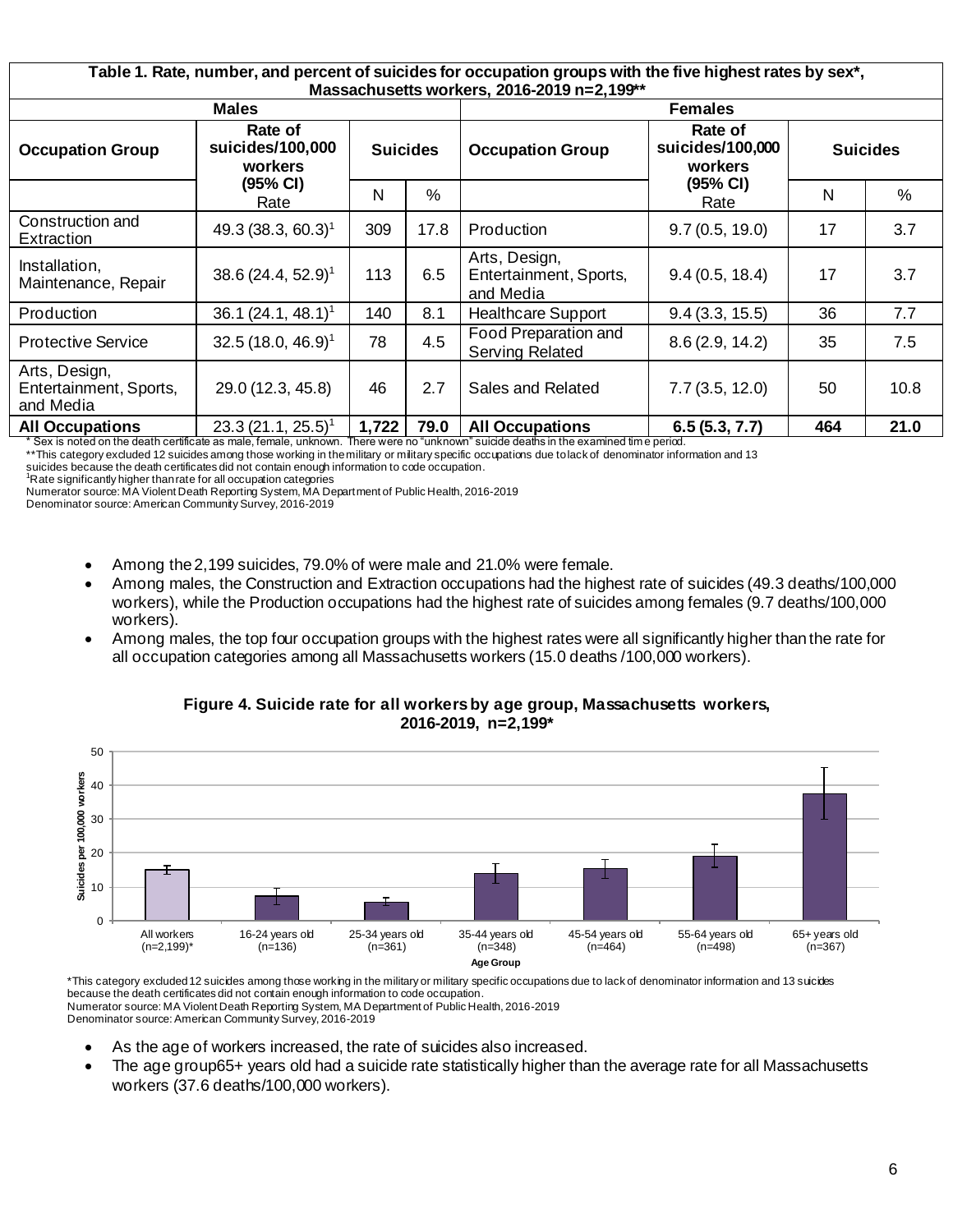#### **Suicides by Socioeconomic Factor**



**Figure 5. Rate of suicides for all workers by availability of paid sick leave, Massachusetts, 2016-2019, n=2,199\***

\*This category excluded 12 suicides among those working in the military or military specific occupations due to lack of denominator information and 13 suicides because the death certificates did not contain enough information to code occupation. An additional 376 suicides were excluded due to having unknown paid sick leave data.

†Using national data from the U.S. Bureau of Labor Statistics (BLS) Employee Benefits Survey from 2019, occupational groups were categorized according to the availability level (high or low) of paid sick leave. An occupation was considered to have high availability of paid sick leave if 70% or more survey respondents within that occupation reported having access to paid sick leave. An occupation was considered to have low availability of paid sick leave if less than 70% of survey respondents within that occupation reported having access to paid sick leave.

Numerator source: MA Violent Death Reporting System, MA Department of Public Health, 2016-2019 Denominator source: American Community Survey, 2016-2019

- The rate of suicide was almost two times higher among workers in occupation groups with low percentages of workers covered by paid sick leave (95.2 deaths/100,000 workers) than among workers in occupation groups with high percentages of workers covered by paid sick leave (48.4 deaths/100,000 workers).
- The paid sick leave data used in Figure 5 represents the United States as a whole, and is not specific to Massachusetts. To note, the Massachusetts Earned Sick Time Law went into effect in July 2015 and was implemented in 2016. This law covers most, but not all workers in the Commonwealth. Paid sick leave offers workers an opportunity to receive paid time off from work to recover from physical as well as mental illness or injury, and to seek related medical diagnosis, treatment, or preventative care.

• **Methods/data sources 250 Washington Street, Boston, MA 02108** *For more information, contact these programs* **atThe Massachusetts Department of Public Health,**

## **INJURY SURVEILLANCE PROGRAM (ISP)**

Bureau of Community Health and Prevention (BCHAP) (617) 624-5664 (MAVDRS) (617) 624-5648 (General injury information) <http://mass.gov/injury-surveillance-program>

## **SUICIDE PREVENTION PROGRAM (SPP)**

Bureau of Community Health and Prevention (BCHAP) (617) 624-5460 <http://mass.gov/suicide-prevention-program>

**BUREAU OF SUBSTANCE ADDICTION SERVICES (BSAS)** (800) 327-5050 TTY: (888) 448-8321 <http://mass.gov/orgs/bureau-of-substance-addiction-services>

**OCCUPATIONAL HEALTH SURVEILLANCE PROGRAM (OHSP)** Bureau of Community Health and Prevention (BCHAP) (617) 624-5632 <https://www.mass.gov/orgs/occupational-health-surveillance-program>

**MA COALITION FOR SUICIDE PREVENTION** (617) 297-8774 [info@masspreventssuicide.org](mailto:info@masspreventssuicide.org)



# **NATIONAL LIFELINE**

**<https://suicidepreventionlifeline.org/> (800) 273-TALK (8255) Over 150 languages offered Press 1 for Veterans TTY: (800) 799-4TTY (4889)**